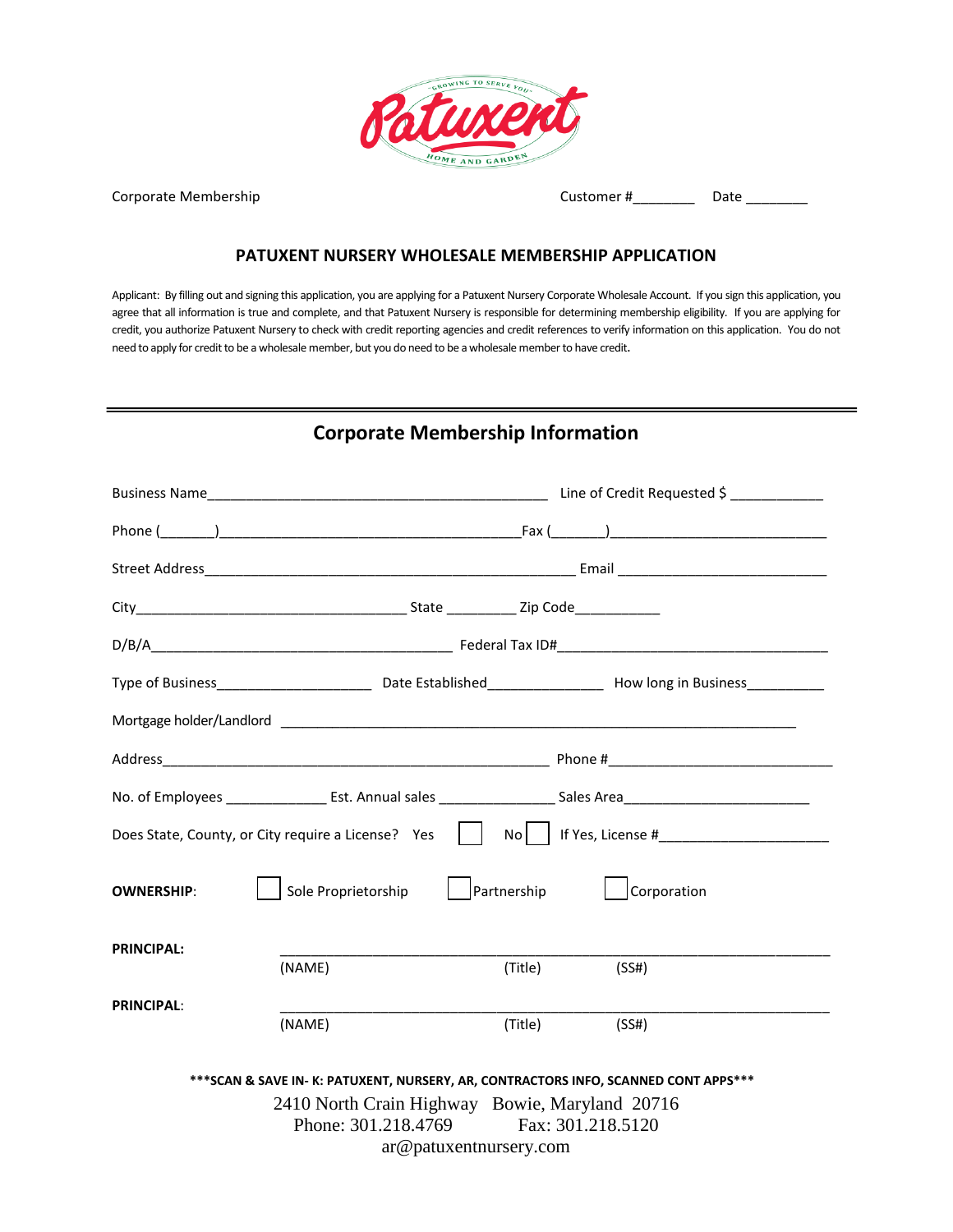## **Credit Application**

**CREDIT/TRADE REFERENCES**:

| <b>NAME</b>                                               | E-MAIL |                         | PHONE# or FAX# |           |
|-----------------------------------------------------------|--------|-------------------------|----------------|-----------|
|                                                           |        |                         |                |           |
|                                                           |        |                         |                |           |
|                                                           |        |                         |                |           |
|                                                           |        | <b>BANK REFERENCES:</b> |                |           |
| (Name)                                                    |        | (Address)               | $(Acct \#)$    | (contact) |
| (Name)                                                    |        | (Address)               | $(Acct \#)$    | (contact) |
| (Name)                                                    |        | (Address)               | $(Acct \#)$    | (contact) |
| Has the firm or any of its principals ever been Bankrupt? |        | Yes                     | No             |           |
|                                                           |        |                         |                |           |

for the extending of credit. As an inducement to grant credit, the undersigned warrants that the information submitted is true and correct. You are authorized to investigate the credit references and principals listed.

In consideration for the extension of credit, said business promises to pay for all purchases within the terms agreed Net 30 Days and agrees to pay a service charge per month of 2% per month (24% annual percentage rate) on all past due balances. This will occur at the end of every month. In the event any third parties are employed to collect any outstanding monies owed by said business the undersigned agrees to pay reasonable collection costs, including attorney fees, whether or not litigation has commenced, and all costs of litigation incurred. The undersigned represents that he/she has the authority to execute this credit agreement on behalf of the business identified.

(Name of Business)

\_\_\_\_\_\_\_\_\_\_\_\_\_\_\_\_\_\_\_\_\_\_\_\_\_\_\_\_\_\_\_\_\_\_\_\_\_\_\_

(Print Name) (Title) (Signature)

**\*\*\*SCAN & SAVE IN- K: PATUXENT, NURSERY, AR, CONTRACTORS INFO, SCANNED CONT APPS\*\*\***

\_\_\_\_\_\_\_\_\_\_\_\_\_\_\_\_\_\_\_\_\_\_\_\_\_\_\_\_\_\_\_\_\_\_ \_\_\_\_\_\_\_\_\_\_\_\_\_\_\_\_\_\_\_\_\_\_ \_\_\_\_\_\_\_\_\_\_\_\_\_\_\_\_\_\_\_\_\_\_\_\_\_\_\_\_

2410 North Crain Highway Bowie, Maryland 20716 Phone: 301.218.4769 Fax: 301.218.5120 ar@patuxentnursery.com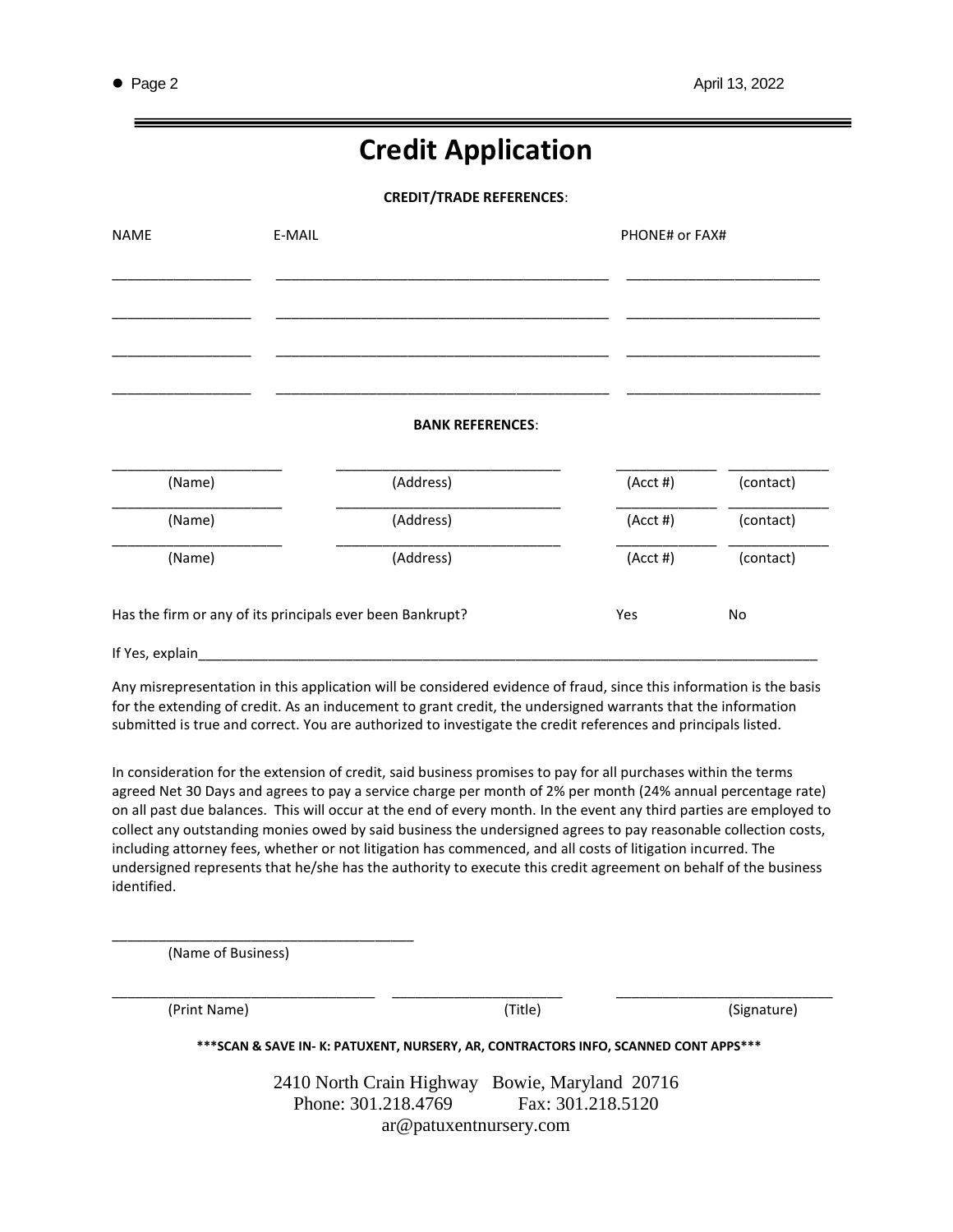# **Authorized Signers**

If you wish to authorize signers on your account, please print their names below. We can also attach a photo of your employee for added security. If you wish to take advantage of this feature, please provide a jpeg photo with their name. Email to [ar@patuxentnursery.com](mailto:ar@patuxentnursery.com)

| $\begin{tabular}{c} 3) \end{tabular}$ |  |
|---------------------------------------|--|
|                                       |  |
|                                       |  |

By signing this form, I preceding names and pictures I provided are allowed to make purchases on our Patuxent Nursery Account. If there is a change in the information provided today, it is our responsibility to notify Patuxent Nursery in writing immediately to update their system.

\_\_\_\_\_\_\_\_\_\_\_\_\_\_\_\_\_\_\_\_\_\_\_\_\_\_\_\_\_\_\_\_\_\_\_\_\_\_ \_\_\_\_\_\_\_\_\_\_\_\_\_\_\_\_

Signature Date **Date** 

**\*\*\*SCAN & SAVE IN- K: PATUXENT, NURSERY, AR, CONTRACTORS INFO, SCANNED CONT APPS\*\*\***

2410 North Crain Highway Bowie, Maryland 20716 Phone: 301.218.4769 Fax: 301.218.5120 ar@patuxentnursery.com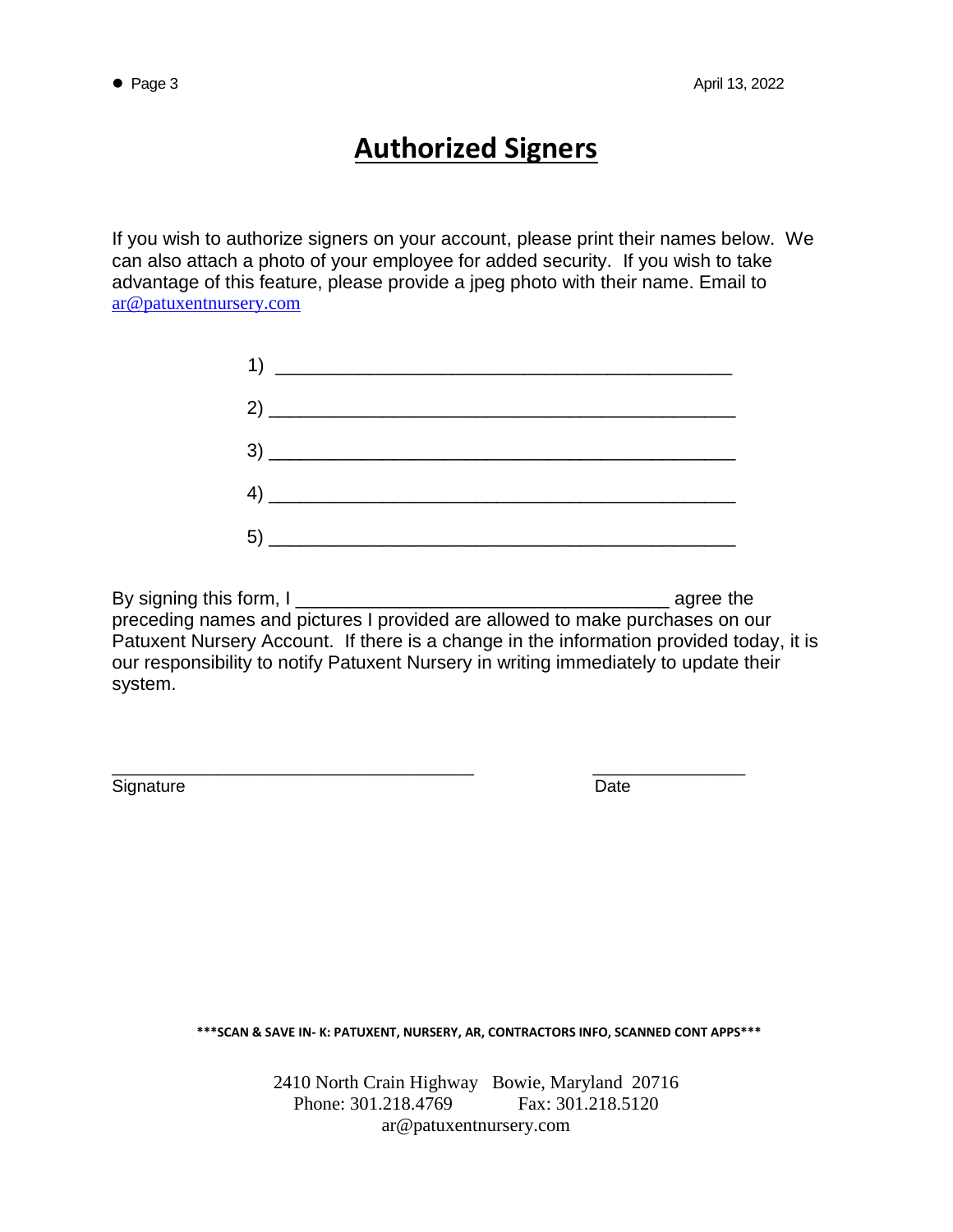# **Credit Card on File**

| I, 1. 1. 2010 agree that Patuxent Nursery, LLC has permission to have our Credit Card on file.                                                                                                                                                                                                                                                                                                                                                                                                                                   |                            |  |  |  |
|----------------------------------------------------------------------------------------------------------------------------------------------------------------------------------------------------------------------------------------------------------------------------------------------------------------------------------------------------------------------------------------------------------------------------------------------------------------------------------------------------------------------------------|----------------------------|--|--|--|
| Account #<br>(circle one of the following) Visa/ MasterCard/ Discover                                                                                                                                                                                                                                                                                                                                                                                                                                                            |                            |  |  |  |
| 3 Digit Security Code # (located on the back of the card) ______________________                                                                                                                                                                                                                                                                                                                                                                                                                                                 |                            |  |  |  |
| Exp. Date _____________ MM/YYYY                                                                                                                                                                                                                                                                                                                                                                                                                                                                                                  | Zip Code _________________ |  |  |  |
| I hereby agree that Patuxent Nursery, LLC may charge my credit card at the time of purchase.<br>In signing this document, I hereby authorize and direct my credit card company to accept this<br>document as evidence that Patuxent Nursery, LLC has my signature on file and has permission<br>to process submitted charges related to purchases made by me and/or the<br>company. I also know that in the event that my credit card information should change, I am to<br>notify Patuxent Nursery, LLC in writing immediately. |                            |  |  |  |
| The full name embossed on the credit card is:                                                                                                                                                                                                                                                                                                                                                                                                                                                                                    |                            |  |  |  |
| (Please print exactly as it appears on the Credit Card)                                                                                                                                                                                                                                                                                                                                                                                                                                                                          |                            |  |  |  |
|                                                                                                                                                                                                                                                                                                                                                                                                                                                                                                                                  |                            |  |  |  |
| Date:                                                                                                                                                                                                                                                                                                                                                                                                                                                                                                                            |                            |  |  |  |
| *** SCAN & SAVE IN- K: PATUXENT, NURSERY, AR, CONTRACTORS INFO, SCANNED CONT APPS***<br>2410 North Crain Highway Bowie, Maryland 20716<br>Phone: 301.218.4769                                                                                                                                                                                                                                                                                                                                                                    | Fax: 301.218.5120          |  |  |  |

ar@patuxentnursery.com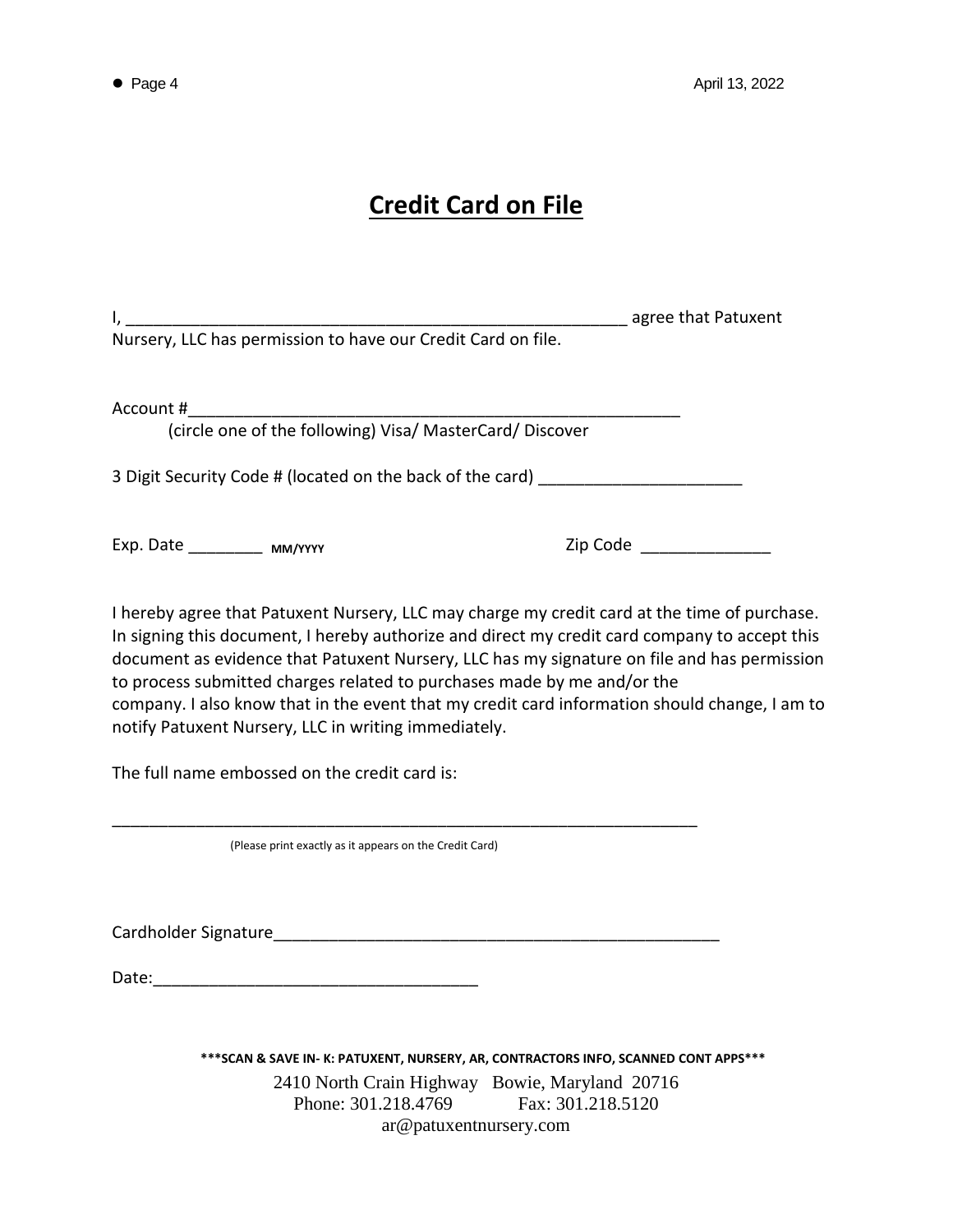#### **Statement & Invoice Options**

A statement is generated and sent at the end of each month. Patuxent Nursery, LLC offer two options to help monitor your account. Please select how you would like to receive your account information.

\_\_\_\_\_ 1) Email your statement only

**2) Email your Invoices at the time of purchase, and receive your statement** at the end of the month

This information can be sent to multiple recipients. Please provide the email addresses you would like us to email. If this information changes, it is your responsibility to notify Patuxent Nursery, LLC in writing immediately so we can change our info.

| 1.                                                                                                                                                                                                                                                                                                                                                                  |  |  |
|---------------------------------------------------------------------------------------------------------------------------------------------------------------------------------------------------------------------------------------------------------------------------------------------------------------------------------------------------------------------|--|--|
| 2) and the contract of $\sim$                                                                                                                                                                                                                                                                                                                                       |  |  |
| $\begin{picture}(20,10) \put(0,0){\vector(1,0){100}} \put(15,0){\vector(1,0){100}} \put(15,0){\vector(1,0){100}} \put(15,0){\vector(1,0){100}} \put(15,0){\vector(1,0){100}} \put(15,0){\vector(1,0){100}} \put(15,0){\vector(1,0){100}} \put(15,0){\vector(1,0){100}} \put(15,0){\vector(1,0){100}} \put(15,0){\vector(1,0){100}} \put(15,0){\vector(1,0){100}} \$ |  |  |
| 4) $\sim$                                                                                                                                                                                                                                                                                                                                                           |  |  |

**\*\*\*SCAN & SAVE IN- K: PATUXENT, NURSERY, AR, CONTRACTORS INFO, SCANNED CONT APPS\*\*\***

2410 North Crain Highway Bowie, Maryland 20716 Phone: 301.218.4769 Fax: 301.218.5120 ar@patuxentnursery.com